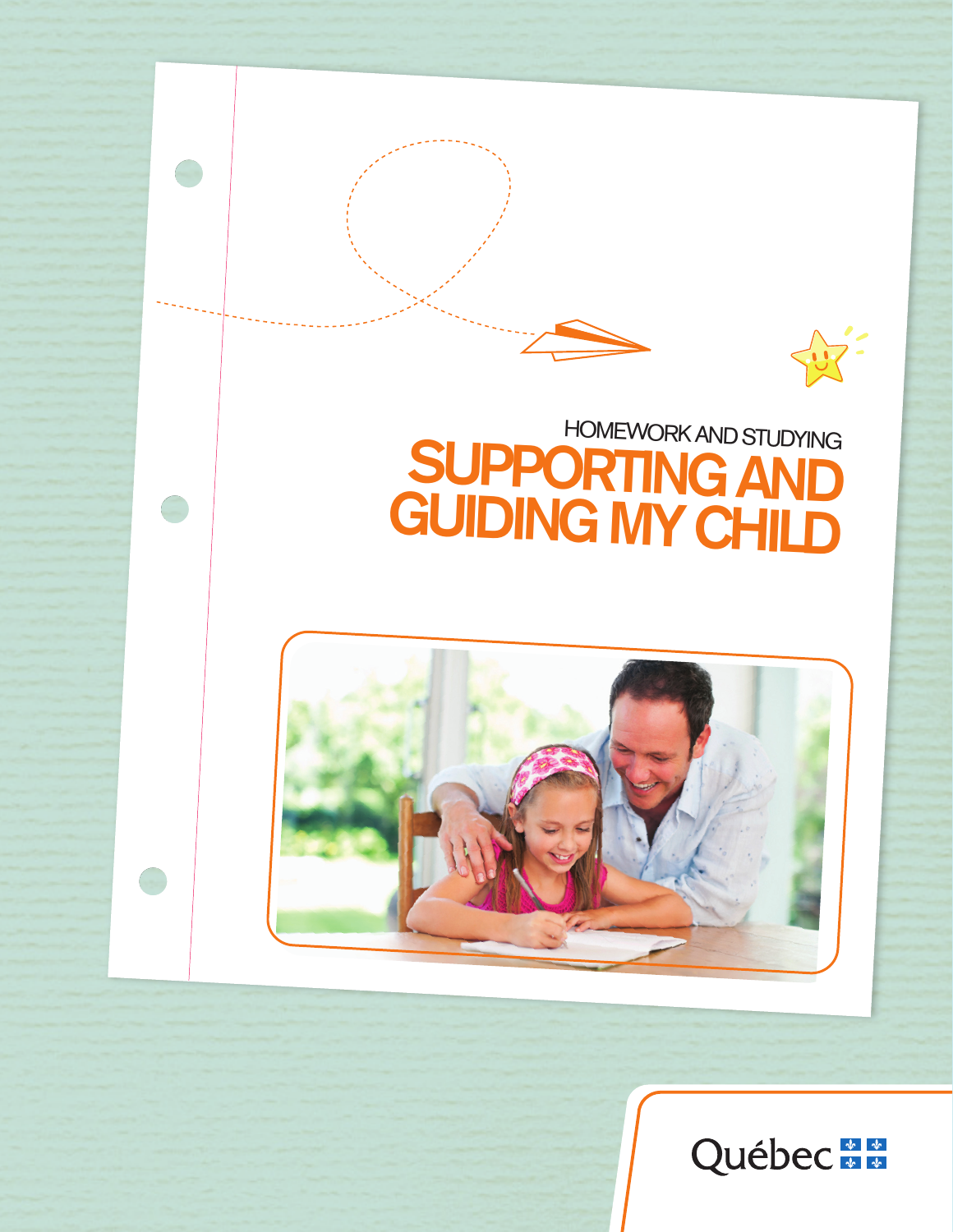# **FOREWORD**

Dear Parents,

We are pleased to present this document, which is intended to help you make homework and studying a pleasant family time. Studies have shown just how important your support and encouragement are to your children's success in school.

From the moment your children were born, you have looked after them. Over the years, you have nurtured them in countless ways, feeding them, comforting them, entertaining them, telling them stories and explaining thousands of things to them. And, now, another activity has been added to your daily routine—homework and studying.

Dealing with homework and studying may require some adjustment as nearly half of all parents find it stressful and children may not always be very enthusiastic about this activity, which is added to days that are already very full. Doing homework and studying can, however, be a positive experience and contribute to your children's success in school. All that is needed is for some simple conditions to be set in place.

Our aim is to help you establish the conditions in which students benefit from homework and studying. This document will reassure those of you who already feel sure of yourselves and shed light on the situation for those of you who have concerns. It will never replace your own good judgment but will, we hope, provide you with a tool that will help you contribute even more to your children's growth and development.

Line Kan Dem

**Line Beauchamp** Deputy Premier and Minister of Education, Recreation and Sports

**Morton Jaquays** President English Parents' Committee Association

**Gaston Rioux** President Québec Federation of Parents' Committees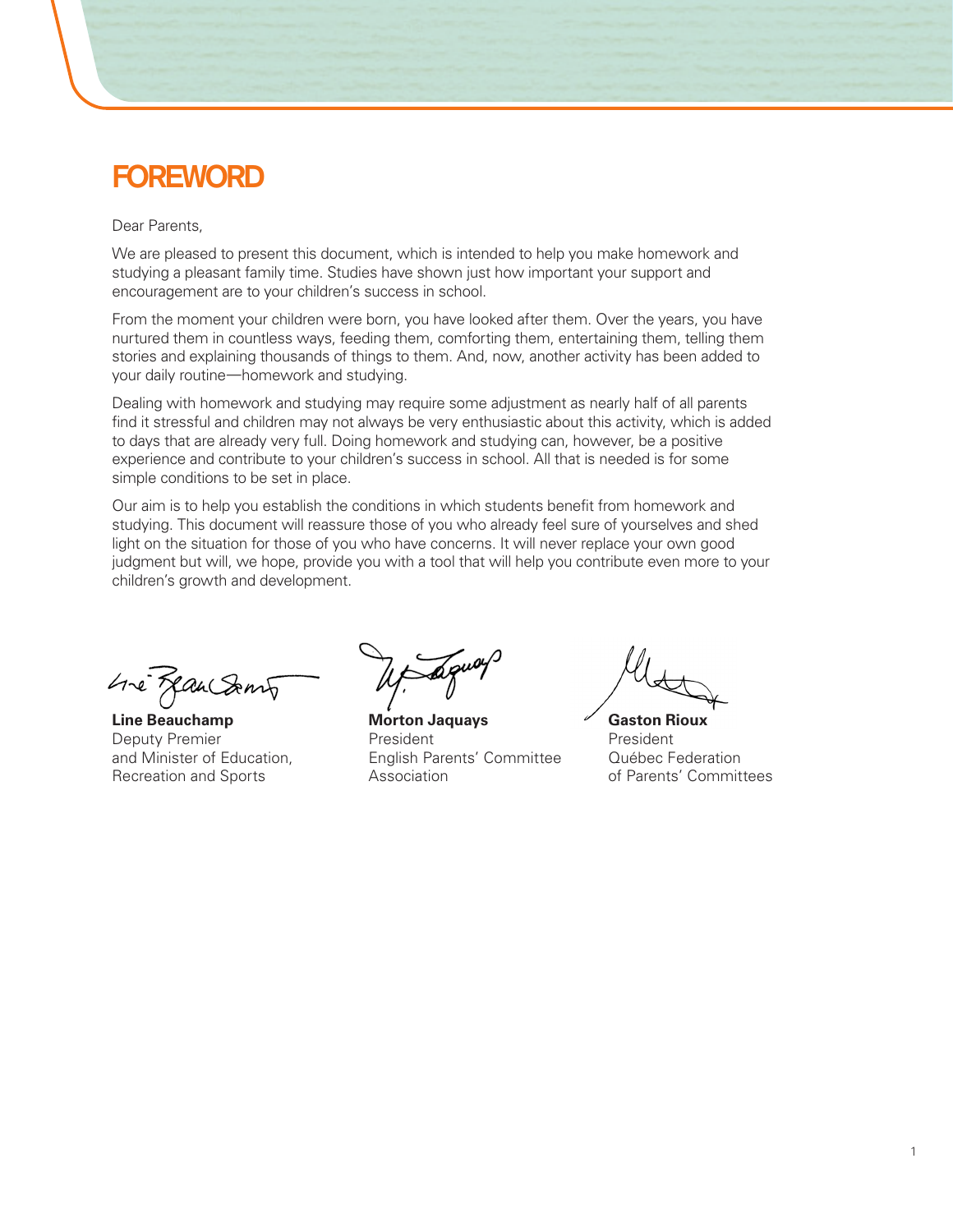# **AS A PARENT, WHAT IS MY ROLE?**

# **ATTITUDES**

As a parent, you know or can surmise what attitudes have a positive influence on your child's scholastic learning:

- approval
- encouragement
- help
- a constructive attitude to education in general
- $\bullet$  a positive attitude to what your child is learning at school and academic tasks
- high, but reasonable, expectations of your child

### **BEING THERE**

First and foremost, you need to be there for your child because the main goal of homework and studying is to teach children how to work on their own. The idea is not to do the work for them, but to support them in their efforts.

### **RECOGNIZING THE CHILD'S RESPONSIBILITY**

Primary responsibility for homework and studying belongs to your child, who must be allowed to have this opportunity to learn by himself or herself, develop autonomy and acquire good working habits.

In various ways, homework and studying also enable students to consolidate or pursue the work done in class. It will gradually dawn upon your child that he or she is making progress due to his or her own personal efforts. To get there, your child needs your support, even if homework is done somewhere other than at home.

## **SUPPORTING THE TEACHER**

Homework and studying are another way for teachers to assess the progress their students have made.

Your collaboration and support are necessary for your child to get the most benefit possible out of homework and studying in a way that encourages learning.

### **MAINTAINING COMMUNICATION**

Homework and studying enable parents to see the progress their children are making and, above all, to maintain good communication with them. We know that it is difficult to organize family life around homework. But, finding some quiet time with your children gives them a chance to share part of their daily routine with you.

### **IN TWO WORDS**

Homework and studying are a **shared responsibility** between your child, the teacher and you.

### **HOW LONG SHOULD HOMEWORK AND STUDYING TAKE?**

The length of time that should be spent on homework and studying varies according to the children, the work to be done and the requirements of the school. In general, at the start of elementary school, it should take no more than 30 minutes a day and by the end of elementary school, no more than 60 minutes.

During the early years of elementary school, your son or daughter will need you there to help with homework and studying.

As the years go on, your child will become more and more autonomous. He or she will still need you, but in other ways.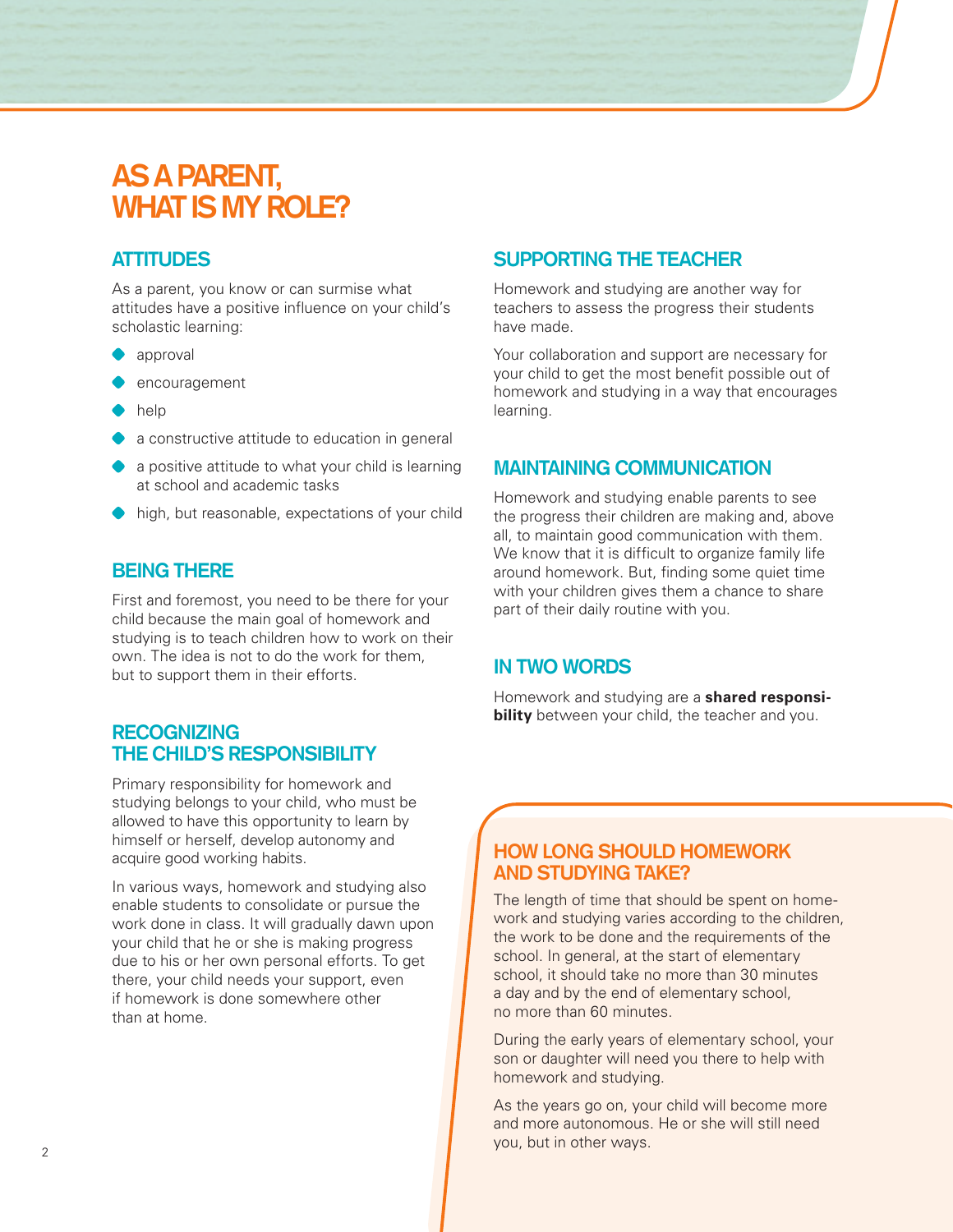# **WHAT CAN I DO TO GUIDE, SUPPORT AND ENCOURAGE MY CHILD?**

## **GUIDE AND SUPPORT**

To guide and support while taking your child's age and needs into consideration, it is important to:

- respect your child's pace and personality and to let him or her work things out because that is how he or she will learn to be autonomous
	- *for example, when a challenge arises, do not whisper the answer*
- express your requirements and expectations clearly and consistently
	- *for example, do not change your requirements about handwriting from one evening to the next*
- respect the goals pursued by the teacher and the methods that he or she uses

#### *for example,*

- *do not go further than what is asked in class*
- *do look in your child's notebook to see how the teacher solves math problems*
- teach your child good working habits within an appropriate framework and routine

*for example,* 

- *encourage your child to always have his or her school materials ready*
- *encourage your child to review course notes on a regular basis*
- *help your child plan assignments and study time for an exam*
- *ensure that your child is using his or her agenda effectively*

find a suitable place with your child where he or she can work without being disturbed

*for example,*

- *if your child prefers to do homework at the kitchen table, make sure that siblings do not disturb him or her*
- *make sure that there is enough light*
- *make sure that the television is off and that the computer is not connected to social networks*
- ensure that your child has access to all necessary materials: dictionary, grammar, calculator, books, computer, Internet

#### *for example,*

- *have a French/English dictionary, pencil and paper that they can use at home*
- *if you do not have a computer at home, schedule time with your child to go to a public library so he or she can access the Internet*
- help your child to use several simple methods to retain what he or she has learned

*for example, suggest that your child,*

- *rewrite his or her notes and make summaries*
- *use different coloured pencils to highlight or group information*
- *invent a song to learn or remember information*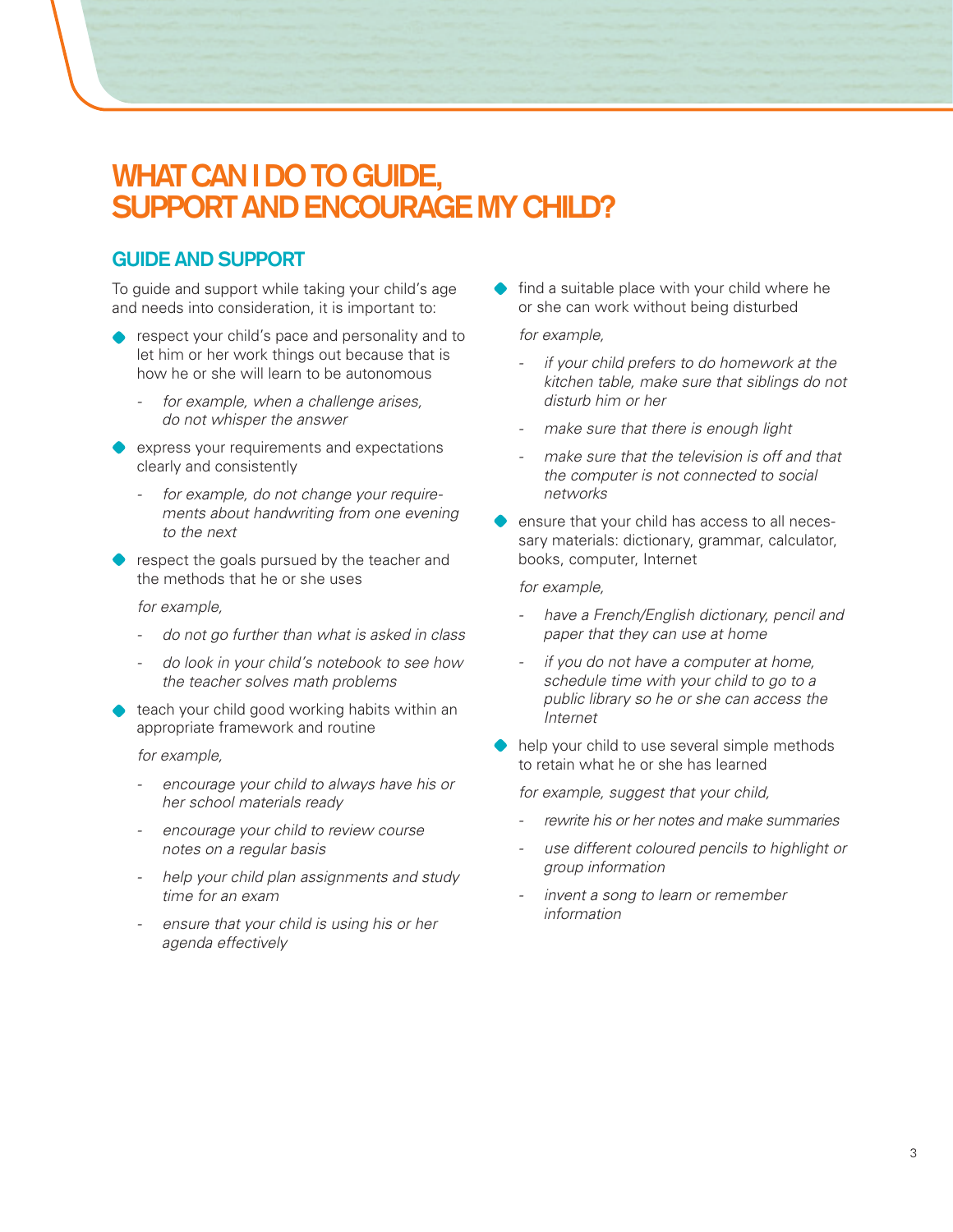let your child plan work and get organized

*for example, ask your child if,*

- *he or she has checked his or her agenda or list of assignments*
- *he or she has set priorities*
- *he or she has brought home the right textbooks*
- show your child where to look for help
	- *− for example, suggest that he or she consult a friend, or use SOS LEARN or the Allô prof bibliothèque virtuelle.*
- pay attention to your child
	- *− for example, know when to suggest a short break; your child will go back to work refreshed*
- always let your child be responsible for his or her work and always go over it together

#### **ENCOURAGE**

To encourage your child by your words and actions, taking his or her age and needs into consideration, it is important to:

- emphasize your child's successes and make him or her feel proud
	- *− for example, make your child aware of his or her progress and strengths (efforts made, quality of work, tenacity, etc.)*
- not blame your child and, if he or she does encounter a challenge, do not dramatize it
	- *− for example, help your child review his or her work methods, be aware of what he or she knows and identify what to do to improve, and encourage him or her to continue on this path*
- show your child that what is being learnt in school is useful now and will continue to be in the years to come and help your child to see that school is important for his or her future
	- *− for example, explain how, in your work, you use the math that he or she is learning*
- encourage your child to tell you about his or her day at school
- show interest in what your child is learning the sometimes at no charge the school of the school of the school in school
- pay special attention to how enthusiastic and interested your child is in homework and studying as well as school in general; there are times when he or she will need even more encouragement from you
- talk positively about school to your child; this will make him or her eager to go

#### **READING: A PASSPORT TO SUCCESS**

Homework and studying often involve reading. By supporting their children in their homework and studying, parents are also helping them learn to read, especially in Elementary Cycle One. But, there is something more parents can do—instill a love for reading in their children and thus make an even greater contribution to their success.

Experts agree that children who read greatly increase their chances of success. To instill a love of reading:

- $\bullet$  take the time to read with your child as often as possible; when your child is young, read aloud, listen to him or her read a story, take turns reading
- help your child assess his or her progress in reading
- ask your child to talk about what he or she is reading, ask questions about what he or she has read, read a bit of the story and ask him or her to imagine what comes next
- make stimulating and interesting books for young people available to your child: cartoons, novels, biographies, nonfiction
- suggest reading materials suited to your child's age and tastes: newspaper or magazine articles, news on the Web
- talk to your child about what you read, your favourite authors, books or articles you liked
- go to the public library with your child and attend cultural activities offered there,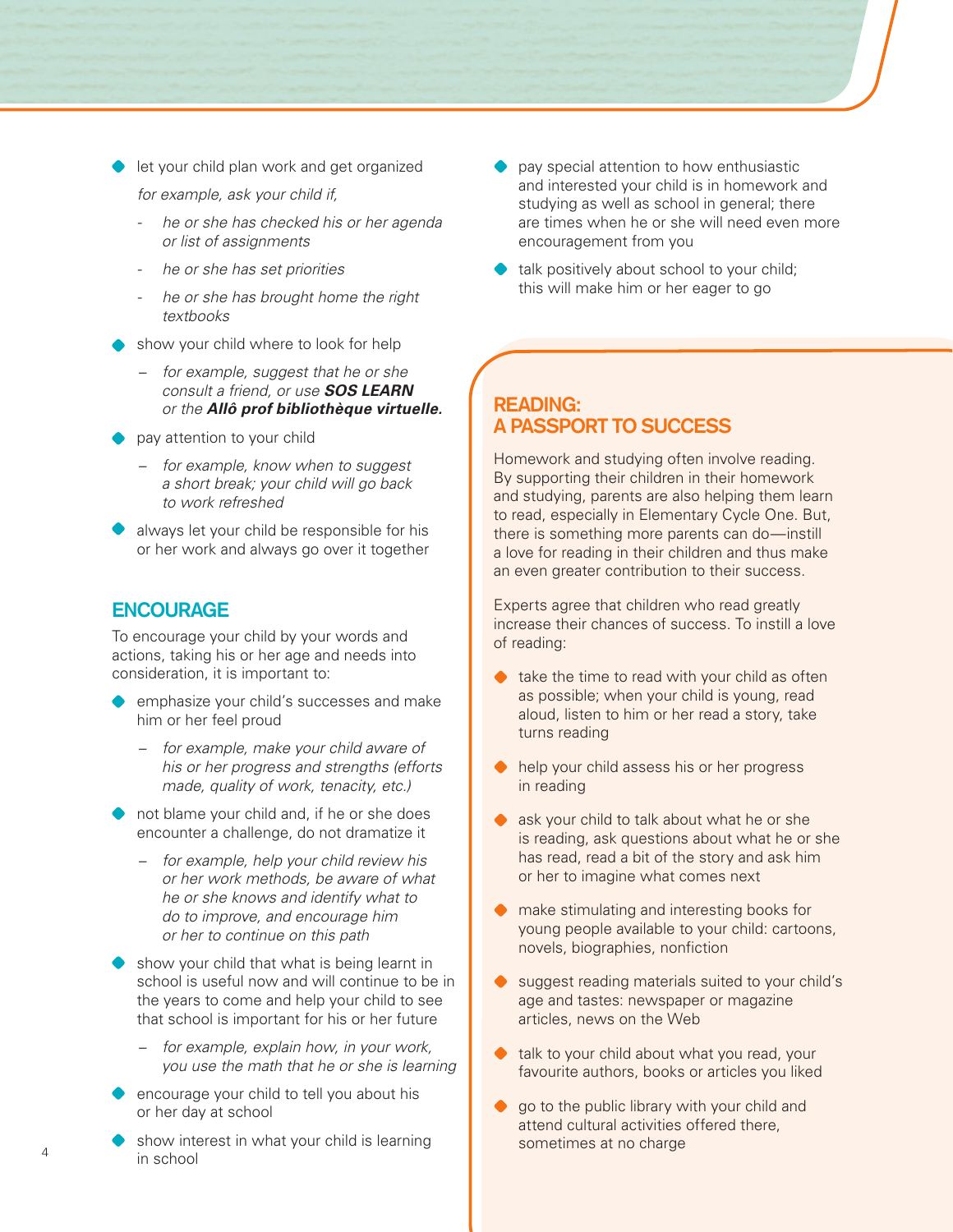# **WHAT NEEDS TO BE DONE EVERY DAY?**

### **TASKS TO KEEP ON TOP OF**

Here are some tasks that we suggest you perform on a regular basis:

- Find out the school's requirements, especially at the beginning of the school year.
- Read the messages sent to parents by school staff right away, take the necessary action and sign them, if applicable.
- Especially during the early years of elementary school, look at your child's agenda or list of assignments, whichever is used in his or her class.
- Attend meetings with the teachers, including meetings where the report cards are handed out.

#### **WHEN AND HOW TO COMMUNICATE WITH THE SCHOOL?**

Your child's teacher is the person best positioned to help you if you have any concerns about your child's homework or studying.

- It is important to know and use the means of communication favoured by the school, such as the agenda, home/school communication sheet book or the school's parent information bulletin or e-mail.
- Find out the school's policies and the services it provides.
- Do not hesitate to contact the teacher if a problem arises or persists. You can write a message to the teacher in the agenda, call him or her or send an e-mail.
- And why not contact the teacher when you see the progress your child is making, either to check whether your child is demonstrating the same progress in class or to thank the teacher for the support and guidance he or she is giving your child?

# **DID YOU KNOW?**

The teacher can provide you with advice to help your child, taking into account his or her specific strength and challenges. The school agenda is an efficient way to communicate with the teacher. You can also use it to point out an achievement or a success your child has experienced.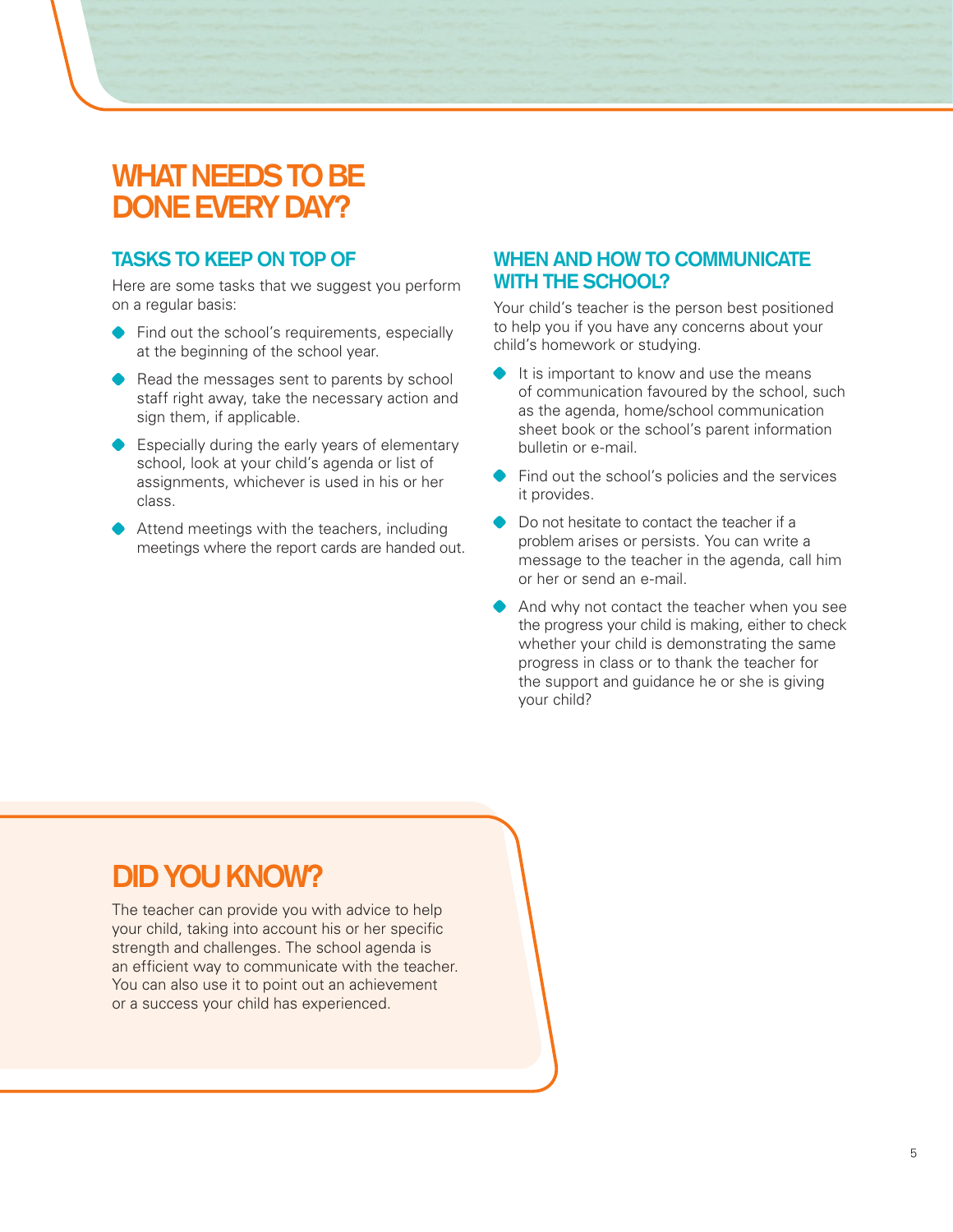# **WHAT TO DO IF THERE'S A PROBLEM?**

#### **WHEN A PROBLEM ARISES**

- help your child to remember the teacher's explanations
- ask your child if one of his or her books or notebooks might have the explanation needed
- suggest that your child call a friend, SOS LEARN, Allô prof (French only), or a resource person in your community

#### **IF THE PROBLEM PERSISTS**

- leave the teacher a message
- talk to the teacher to find solutions to the problem
- **P** ensure that your child is participating in homework help activities or catch-up periods in school, as needed
- do not hesitate to contact the principal if you need further information or help

#### **IF THE PROBLEMS ARE COMPROMISING YOUR CHILD'S SUCCESS**

If your child is facing difficulties that are compromising his or her success, seek satisfactory solutions in concert with school staff. Be aware that, in this case, your school can draw up an individualized education plan to work together to find solutions to the student's problems.

### **FURTHER READING FOR HELPING YOUR CHILD**

BÉLIVEAU, Marie-Claude. *Homework and Studying*. Montréal: Éditions du CHU Sainte-Justine, 2009.

BÉLIVEAU, Marie-Claude. *Au retour de l'école… La place des parents dans l'apprentissage scolaire*. Montréal: Éditions du CHU Sainte-Justine, 2004.

CARRIER, Gilles. *À l'heure des devoirs et des leçons : Des outils pour accompagner son enfant.* Lévis : L'école des parents de la Commission scolaire des Navigateurs, Presses Inter Universitaires, 2006.

DUCLOS, Germain. Guider mon enfant dans sa vie scolaire, 2<sup>d</sup> ed., rev. and enl. Montréal: Éditions du CHU Sainte-Justine, 2006.

MARSHALL LOCKET, Sharon. *Home Sweet Homework: A Parents Guide to Stress-Free Homework & Studying Strategies That Work*. Avon, Adams Media, 2007.

*Guide des parents. Pour mieux suivre mon enfant à l'école,* Sainte-Agathe-des-Monts, C.S. des Laurentides, 2010. Available at www.fcpq.qc.ca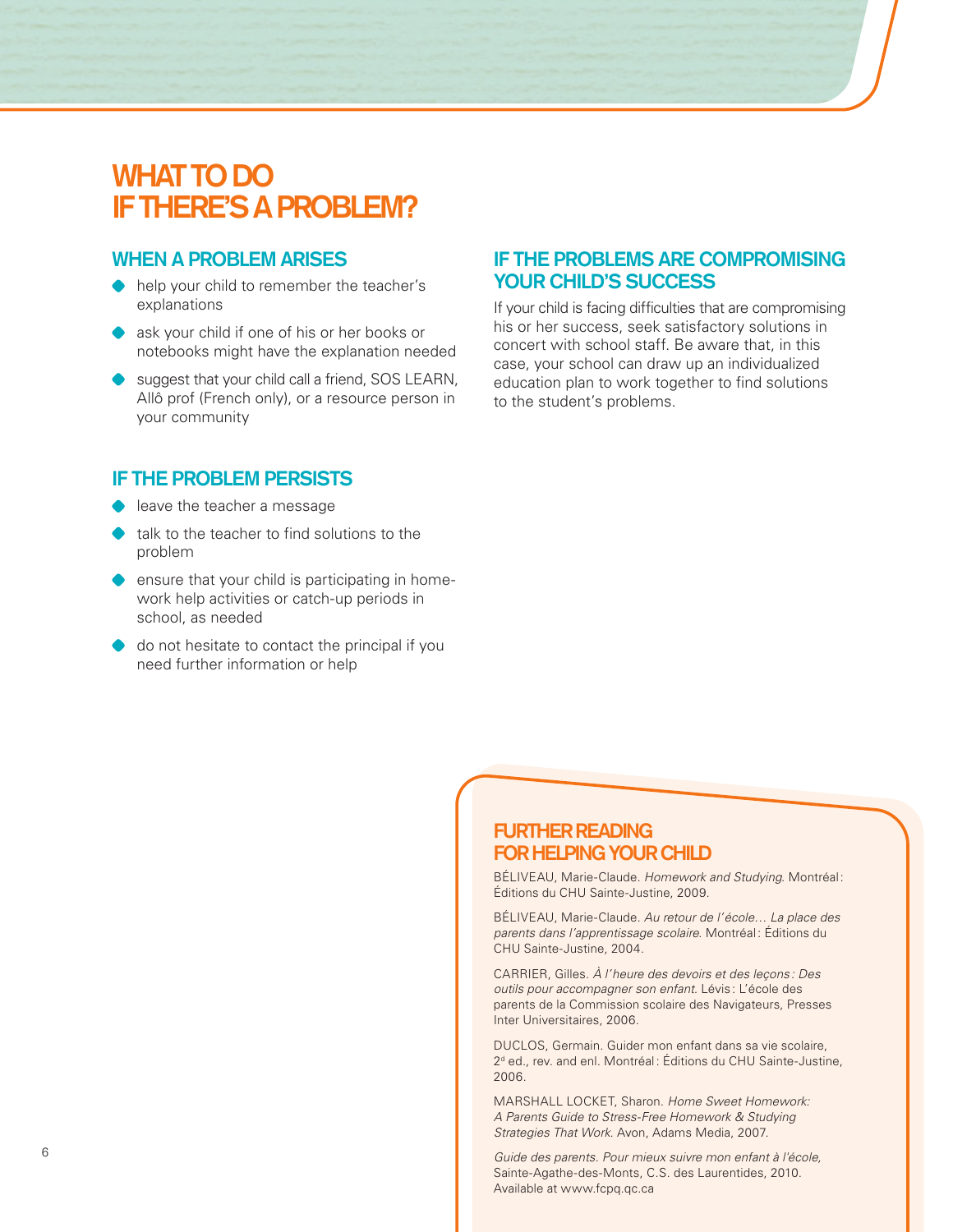# **WHAT RESOURCES ARE AVAILABLE TO HELP ME WITH HOMEWORK AND STUDYING?**

## **IN YOUR COMMUNITY**

If it is difficult for you to monitor homework and studying, you can find, around you or in your community, various resources suitable for your child. Often, school boards and schools offer services; just ask them.

You must remember, however, that these services, no matter how useful, cannot take your place. Being there for your child, taking an interest in his or her work and offering your support remain indispensable.

# **ON THE WEB**

To instill a love of reading:

- **www.livresouverts.qc.ca** (French only)
- **www.banq.qc.ca/accueil**  (Grande Bibliothèque du Québec)

### **USEFUL RESOURCES: SOS LEARN**

SOS Learn offers online assistance to children and parents **at no charge**. Help is available every evening from Monday to Thursday for children in elementary and secondary school.

**Web: www.learnquebec.ca**

# **ANOTHER RESOURCE: ALLÔ PROF**(FRENCH ONLY)

Allô prof is a francophone organization that offers assistance to children and parents **at no charge**. There are four main services:

- **a quick, toll-free conversation on the telephone** with teachers who are available to answer questions from children and parents on all subjects, from 5 p.m. to 8 p.m. Monday to Thursday
- **virtual classes on the Web** where young people can participate in exchanges with a teacher and a group of children
- **a young people's forum** where they can help each other
- **a virtual library** where you will find explanations on all the subjects taught in school

#### **Web: www.alloprof.qc.ca**

**Telephone:** Montréal: 514-527-3726 Québec: 418-843-5355 Other areas: 1-888-776-4455 (toll free)